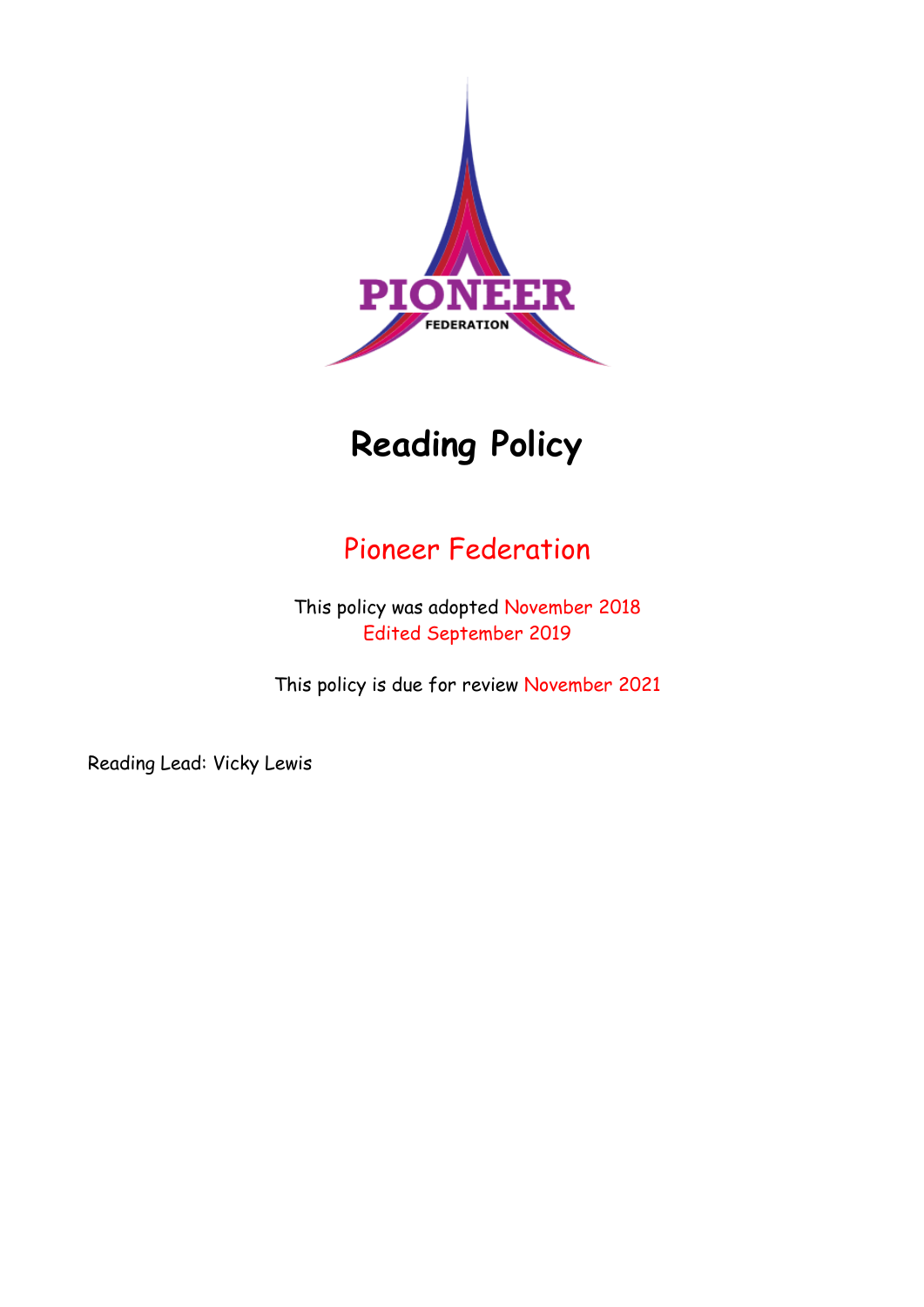#### **Introduction**

At Pioneer Federation Schools, we are constantly looking at how we can improve the inclusive provision for our children to ensure that they meet their potential and achieve at school. To this end, the information contained within this policy will be regularly reviewed and updated as necessary.

Reading is a complex skill with many components. Successful approaches to the teaching of reading should encourage children to use a variety of strategies in their pursuit of meaning. It is important to lay firm foundations in this crucial area of the curriculum and establish a consistent whole school approach to the teaching of reading.

The National Curriculum states that pupils should be taught to read fluently, understand extended prose and be encouraged to read for pleasure. Reading is singled out as of extreme importance since through it 'pupils have a chance to develop culturally, emotionally, intellectually, socially and spiritually'. Reading allows pupils to 'acquire knowledge' and to 'build on what they already know' (p11).

#### **Our Aims**

Our aims are based on the core message within the federation vision:

*Our vision is for our children to value learning as a creative endeavour that underpins their aspirations for great futures and to ensure that we are all focused on seeing opportunities and believing that anything is possible. We craft meaningful contexts for learning and tasks that develop key skills for independence, confidence and resilience, which actively engage children.*

It is our aim to ensure that each pupil is able to develop as an effective reader by:

- Becoming confident, independent readers who understand that books of all kinds are a source of pleasure, information and new insights.
- Feeling at home in the world of books and literature as attentive listeners and reflective readers.
- Reading and responding to a wide variety of stories, novels, poems, plays, nonfiction and media texts.

We also aim for children to:

Achieve a reading ability at least comparable with their chronological age.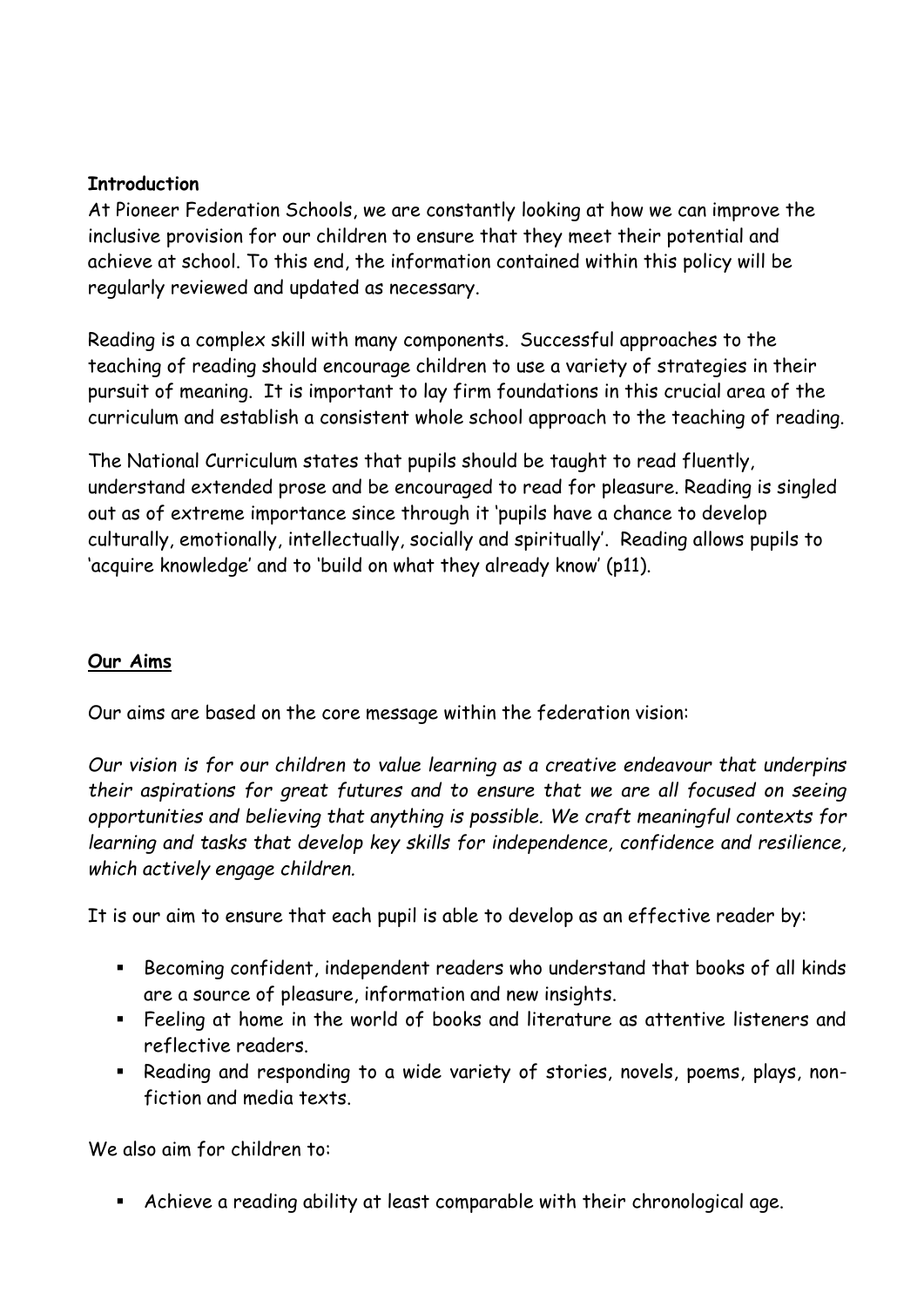- Achieving fluency, accuracy and understanding with their reading.
- Enjoy, and have experience of, a wide variety of texts, including those of their own and other cultures.

#### **Foundation Stage**

At Pioneer Schools, we use a synthetic phonic approach, which is our primary method of teaching reading. This is not exhaustive, however, and it is therefore necessary to ensure that a structured programme, incorporating a variety of proven approaches, is used.

Beginner readers learn that print on the page actually means something. Words name things; they tell us stories or give us information. We want children to be inquisitive and to find out and learn through 'real' experiences. It is essential that children see reading as a fundamental way of life and that it has a purpose to all that we do.

The children's creative learning journeys are often based around key texts from quality authors. When planning the range of reading experiences children have in the early years, it is important to bear the following in mind:

- Children enjoy being read to.
- The text has a clear role to play in teaching the child to read.
- Learning to read is an interactive process; the child learns to read by having the opportunity to talk about what is being read, and through this process meanings are explored, shared and developed.
- Reading is something which should be intrinsically enjoyable; the more enjoyment children gain from the experience, they more likely they are to want to read more.
- Attention can be drawn to letter shapes and individual words in the natural course of sharing a book.
- Children quickly become familiar with how books work and the conventions upon which they are based, eg title page, the way the pages are turned, etc.
- The story is a powerful way of engaging children's interest.

# **Key Texts**

It is very important to us that children want to read and have a love of literature. Teachers indicate this through their enthusiasm, the joy which can be derived from books, and it is hoped that this is transferred to all children, including those who may be experiencing difficulty. The most important aspect of this is the use of key texts to guide the children through their creative learning journeys, where everyone shares this rich experience.

# **Key Stage 1**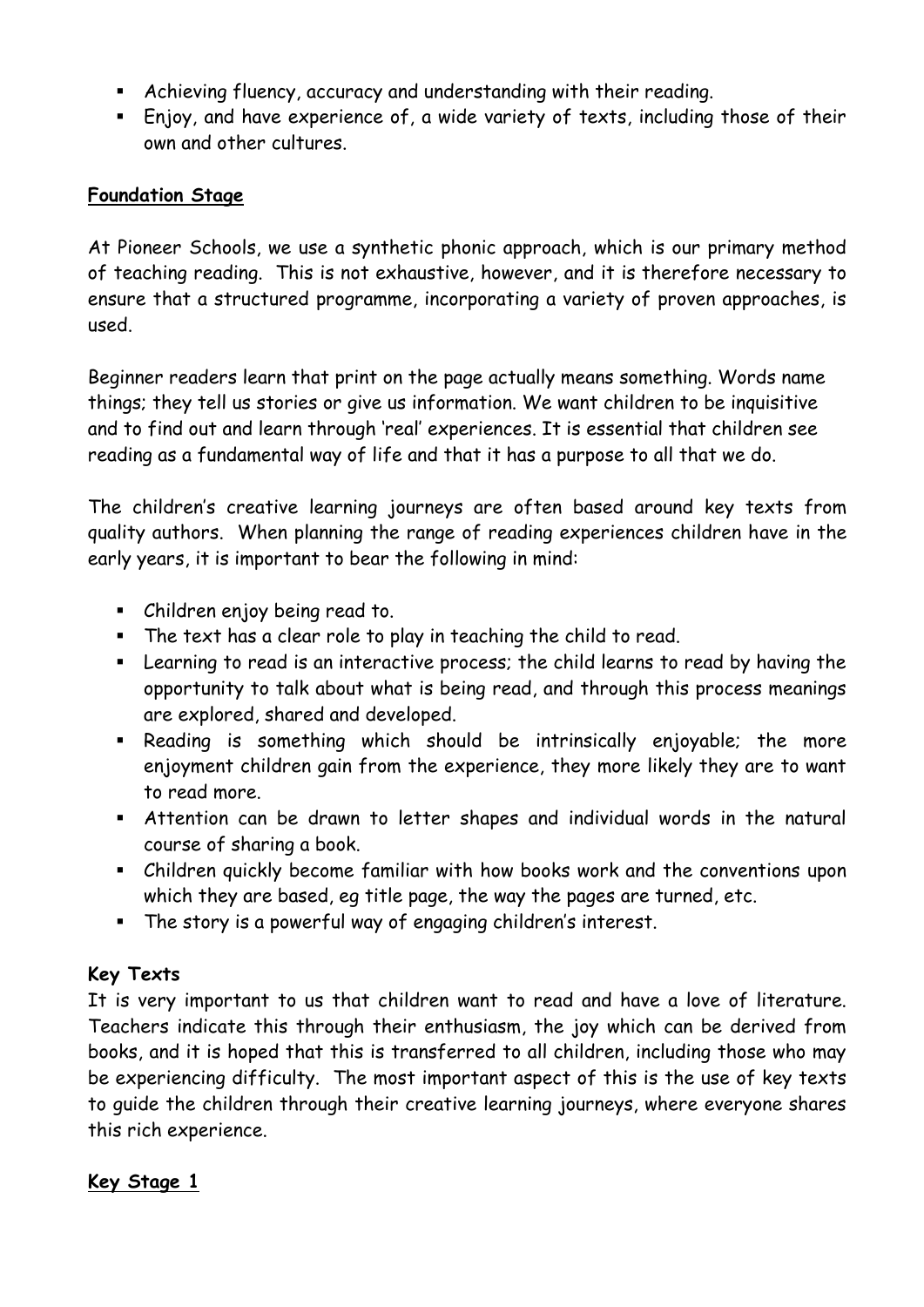At Pioneer Schools, classrooms contain writing which the children need to read for information. Every opportunity is taken to show children the value of reading. Children's own writing is often part of displays. They are encouraged to look at the way writing is used in the environment.

Children are offered a range of experiences:

- The teacher reading fiction, non-fiction and poetry to the class, and to groups, at various times during the day. This is a mixture of familiar and new material.
- Opportunities to tell stories, listen to recorded stories, draw on the children's knowledge of rhymes and stories from books, DVDs and music.
- Time to browse and look at books in the classroom library.
- Opportunities to share books with teachers, other adults or older children on a 1:1 basis.
- Developing literacy skills through group, guided, shared and whole class reading.
- There are opportunities to share books with the class and small groups, as a way of introducing and talking about letter shapes and sound/shape correlations. This is also a way of initiating group discussion about text, the way it is presented and its content.
- There will be opportunities to use rhyme, letter and word patterns, songs and word games such as 'I Spy'.
- The use of a reading scheme, with books from schemes such as the Oxford Reading Tree, Collins Big Cats, Fireflies and Rigby Star.
- Children will be taught to find information within a text and give verbal and written responses to discussions and answers to questions

# **Phonics at Pioneer Schools**

The Pioneer Federation has a rigorous whole school approach to the teaching of phonics through daily teaching sessions and ongoing assessment.

All children in Nursery, Reception and Year 1 will be taught phonic skills through a range of teaching methods. The Letters and Sounds framework and Jolly Phonics letter sounds and actions are used alongside a wealth of games and activities. The content of the 'Phonics Play' planners are used as a basis for teachers' planning for each new sound, alongside thorough ongoing assessment. Online learning tools are also utilised in phonics sessions; Discovery Espresso Phonics clips, games and activities alongside many others. '

Phonics is taught daily for 20 minutes. The dedicated daily phonics lessons follow a thorough programme to ensure the rapid learning of skills.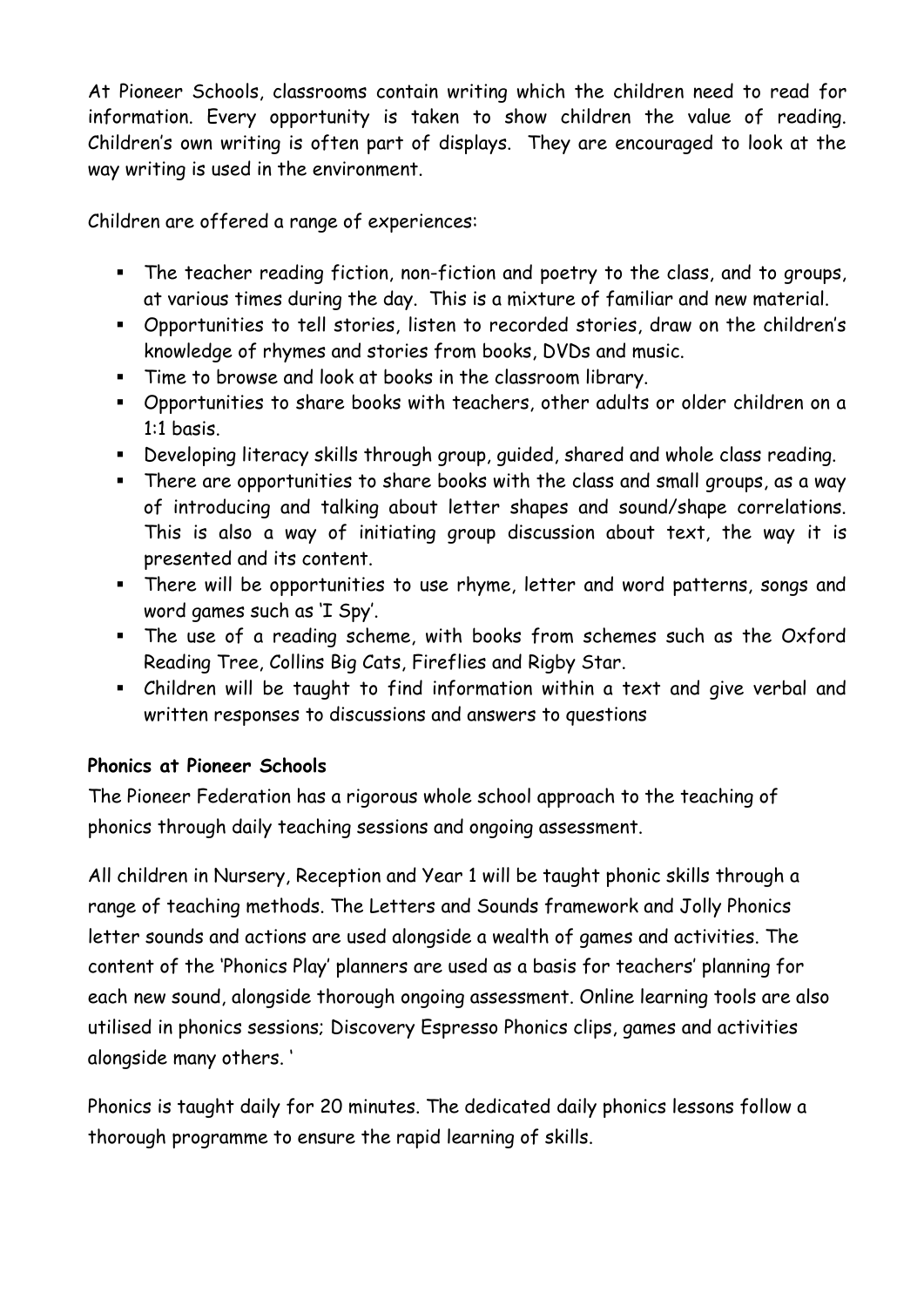| Nursery               | Phase 1 games and activities                        |
|-----------------------|-----------------------------------------------------|
| <b>EYFS Reception</b> | Term 1 - Phase 1 revision alongside Phase 2         |
|                       | Term 2 - Phase 2 and beginning Phase 3              |
|                       | Term 3 - Phase 3                                    |
|                       | Term 4 - Phase 3/4                                  |
|                       | Term 5 - Phase 4/5                                  |
|                       | Term 6 - Phase 5                                    |
| Year 1                | Phase 5 and recap lower phases based on             |
|                       | assessment                                          |
| Year 2                | Phase 6 and recap of lower phases based on          |
|                       | assessment.                                         |
|                       | No Nonsense Spelling taught alongside this.         |
|                       | Intervention for any children identified in need of |
|                       | support.                                            |
| KS <sub>2</sub>       | Intervention for any children identified in need of |
|                       | support.                                            |
|                       | No Nonsense Spelling taught alongside this.         |

In Reception the children start with Phase 2 sounds (s, a, t, p, i, n) progressing onto Phase 3 (digraphs and trigraphs.) Phase 4 is then taught using the sounds that the children already know to build up skills of blending and segmenting longer words.

In Year 1 we assess how secure the children are with the Phase 3 content, and consolidate any gaps in the children's knowledge of Phase 4. Teaching then moves rapidly onto Phase 5. As in Reception, we use a range of strategies in whole class daily teaching sessions. The mixed aged Key Stage 1 class is taught in year groups with the class teacher overseeing other staff who are trained in phonics delivery. Ongoing assessments are used to track progress. Year 1 pupils do the Phonics screening in June of Year 1.

In Year 2, we revisit and revise Phase 5 phonic gaps highlighted by the Phonics Screening Check, making connection between phonic sounds and spelling by following the No-Nonsense Spelling approach. The children will also onto developing the skill of understanding and answering comprehension questions. Some Year 2 children may need to re-visit the Phonic screening if they did not achieve the pass mark – these children will receive specific intervention to support them to pass this by the end of Key Stage 1.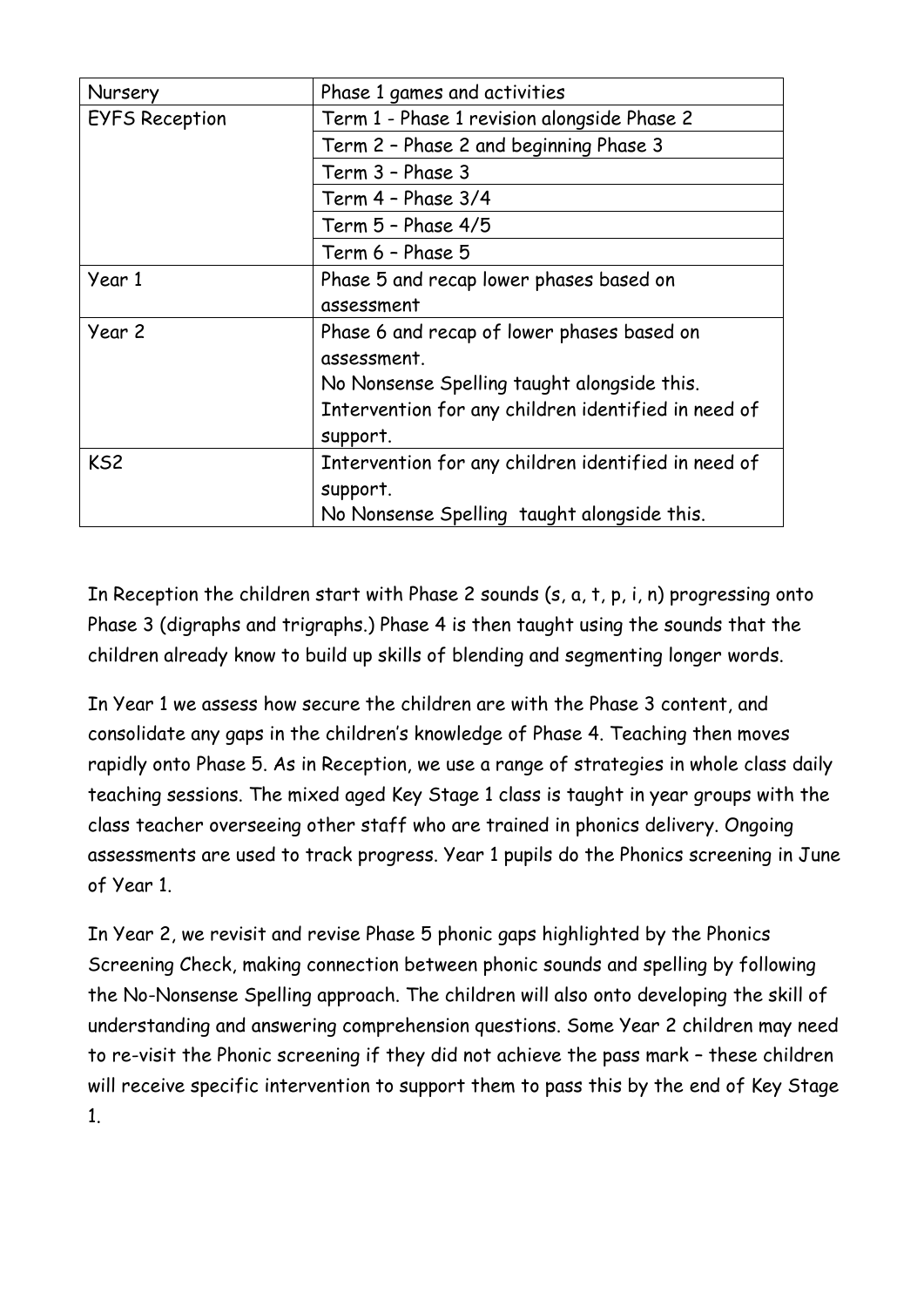Current phonics learning is displayed on class working walls for the children and adults to be referring to throughout the school day. The sound of the day or pattern will be highlighted throughout other learning so that this becomes embedded.

Phonics is tracked throughout the school and individual children are identified for extra intervention if needed. This continues throughout Key Stage 2. If children do not pass the Phonics Screening Check at the end of Year 2, their intervention continues throughout Key Stage 2 to ensure they have the knowledge they need to develop effective reading skills.

Phonics information meetings are also held to advise parents on the reading strategies used in school and how best they may help their child before the children start their Reception Year, and in Nursery where appropriate. Additional meetings are held to support parents prior to the Year 1 phonic screening in the Summer Term.

# **Key Stage 2**

Children will continue to be at very different stages of attainment in their reading development, especially in the early stages of Key Stage 2. As the children develop as readers, the school will provide time for a range of different reading experiences. These will include:

- Browsing, sharing and talking about books.
- Opportunities for sustained, silent reading and, at times, a range of shared or paired reading experiences.
- Developing skills through group, shared, whole class and guided reading.
- Reading for pleasure and information, and to gain new insights.
- Having access to frequently updated, stimulating book displays and selections.
- Seeing their own writing as part of the shared reading experience.
- Becoming aware of the reading demands of texts in all areas of the creative curriculum, and not those defined as English.
- Developing the ability to demonstrate their understanding of what they have read.
- Beginning to learn techniques which will assist research such as skimming and scanning, and selecting text to support their work.
- Developing a greater ability to understand meanings which are not directly stated.
- Growing ability to consider the ways in which language is used to achieve its effects.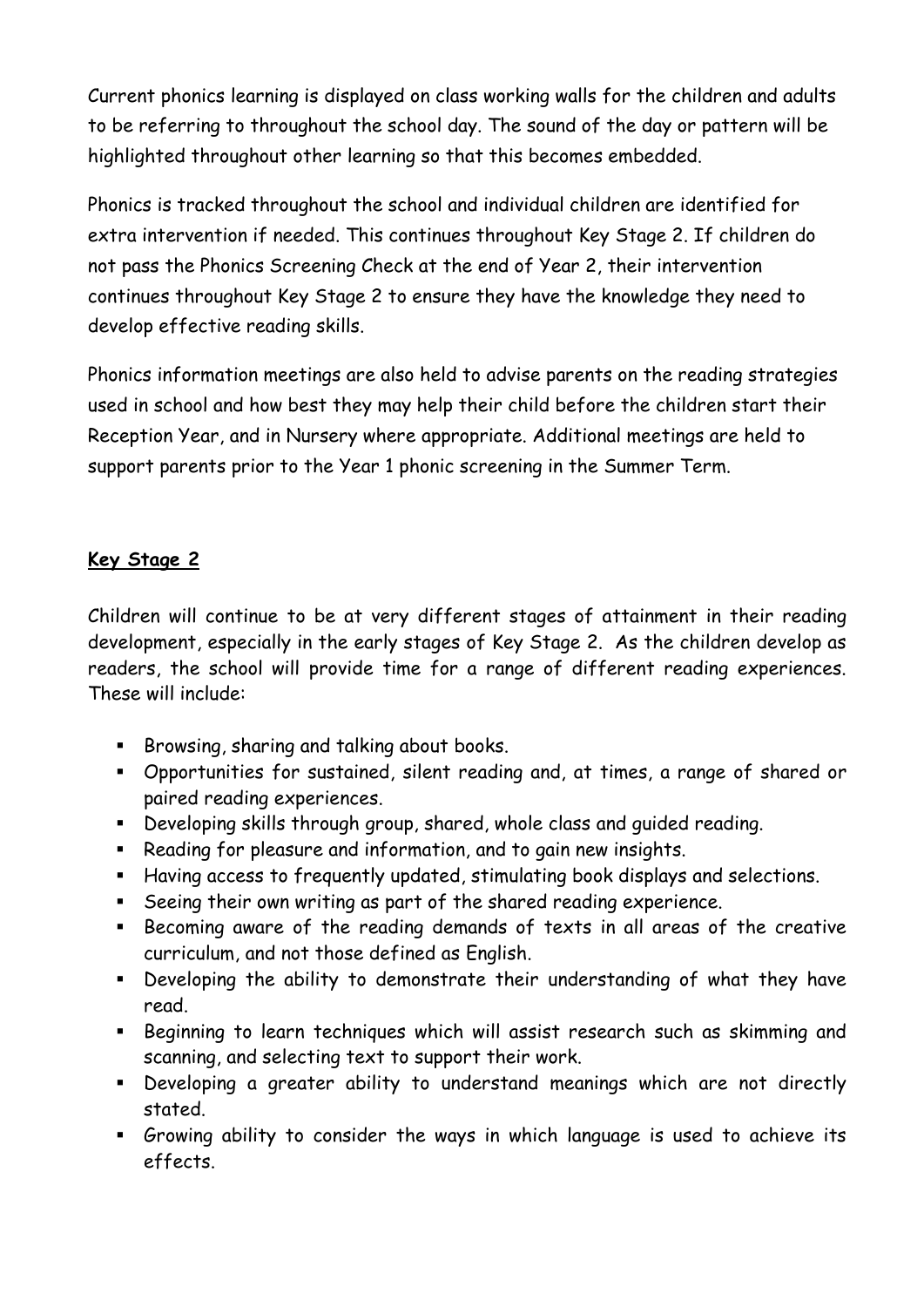#### **What is regular reading?**

In Reception, children will read 1:1 with an adult **at least 2 x per week,** however reading opportunities are represented in continuous provision daily**.** From Year 1 upwards, children on the reading scheme book bands will read at least **2 x per week**. This will be evidenced through guided, group, whole class reading or 1:1 with Teacher, TA or trained volunteer (this could be parents, community members, reading mentors). Once the child has moved off banding, an interim measure of at least **2 sessions per week** of evidenced 1:1, guided, group or whole class will be in place. Fluent free readers must read **at least weekly** through evidenced 1:1, guided, group or whole class reading sessions.

#### **Strategies and teaching styles**

The teaching of reading is delivered in a variety of ways across the federation, depending on learning styles and abilities of the children in the class or group. The styles of teaching could include the following:

#### **Guided Reading**

 $\circ$  This is a shared reading experience in a small [4-6] group quided by an adult. All guided reading sessions should have an objective linked to year group expectations. During guided reading the adult with each group will record children's responses to the text and the skill being taught. Depending on the age of the children, this may involve children giving written responses to questions.

#### **Shared/Whole Class Reading**

- o This takes place during English lessons and often forms the basis of further literacy work. This includes big books or texts displayed on the Interactive White Board. During this time specific reading skills or features of differing genre will be taught. This is an opportunity to discuss the use of language, widen the children's vocabulary and develop their levels of comprehension. Higher order reading skills and reading comprehension are explicitly taught through planned lessons based on good quality literature.
- **Individual Reading** 
	- o All children will have at least one individual reading book either from the schools reading scheme or the school library free reader books. This can take the form of key words, sounds or individual reading books. This will be recorded in the child's reading record.
	- o Key Stage 2 children are encouraged to keep their own record of the books they read. They are expected to make a short comment upon a book once it has been finished, in their reading record.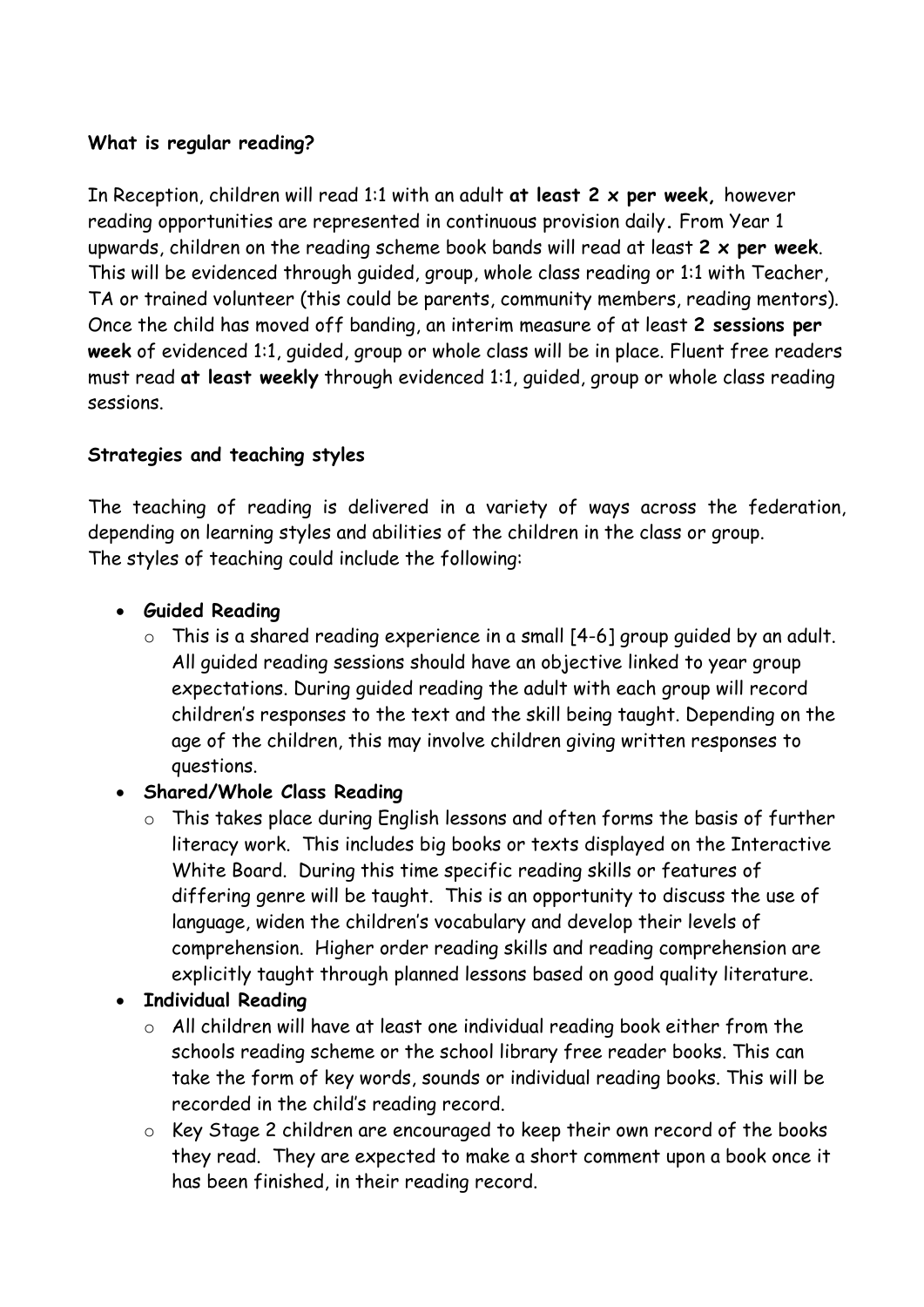o There are opportunities planned for children to read aloud to a variety of audiences. These could be through Literacy Work, Guided Reading or performances to audiences including whole school and families.

#### **Class reads**

- o All classes must have daily reading sessions. These should be purely reading for pleasure where the class teacher, another member of staff, a pupil or a 'mystery reader' comes to read to the class.
- $\circ$  The book(s) read could be linked to the class topic and could be chosen by the class teacher or recommended by pupils or other adults.

# **Expectations of parents**

Parents are expected to listen to their child read and ask questions about the book to check comprehension, making comments in the reading record. Parents are expected to listen to their children read **at least 3 times per week** and discuss the text as homework, making comments in the reading record. Whilst it is not expected that parents will hear their child read every day, frequent involvement in the process is still important. Discussions about the books read and understanding of issues covered help to improve reading skills. Parents are encouraged to sign the reading record as frequently as they read. Children are rewarded for reading at home as detailed below.

# **Reading Rewards**

#### **East Hoathly and Chiddingly**

Parents/carers are required to write in the record book: every time a child reads, they will cross off a number on the class number square. The class with the most 'reads' win the class reading cup and a special 'Friday Read' book for their class. The aim of this is to encourage regular reading at home; allowing for systematic practicing of skills and developing a love of reading at home.

#### **St Mary the Virgin**

When children read at home, it is recorded in their reading record, with the amount of minutes they have read for recorded. These minutes then become 'miles' on the whole school reward chart. This is a map of the UK split into 4 sections - bronze, silver, gold and platinum - with cities and homes of famous authors detailed. The classes will make their way round each section's route and the class with the most weekly minutes recorded win the 'Reading Cup and Mystery Book Bag'. The class will then enjoy the Mystery Book for their end of day class story.

# **The role of Teaching Assistants**

Teaching Assistants are expected to take an active role in supporting children with their reading as directed by the Class Teacher. This can include working with groups of children during the English lesson, leading guided reading groups or hearing individual children read.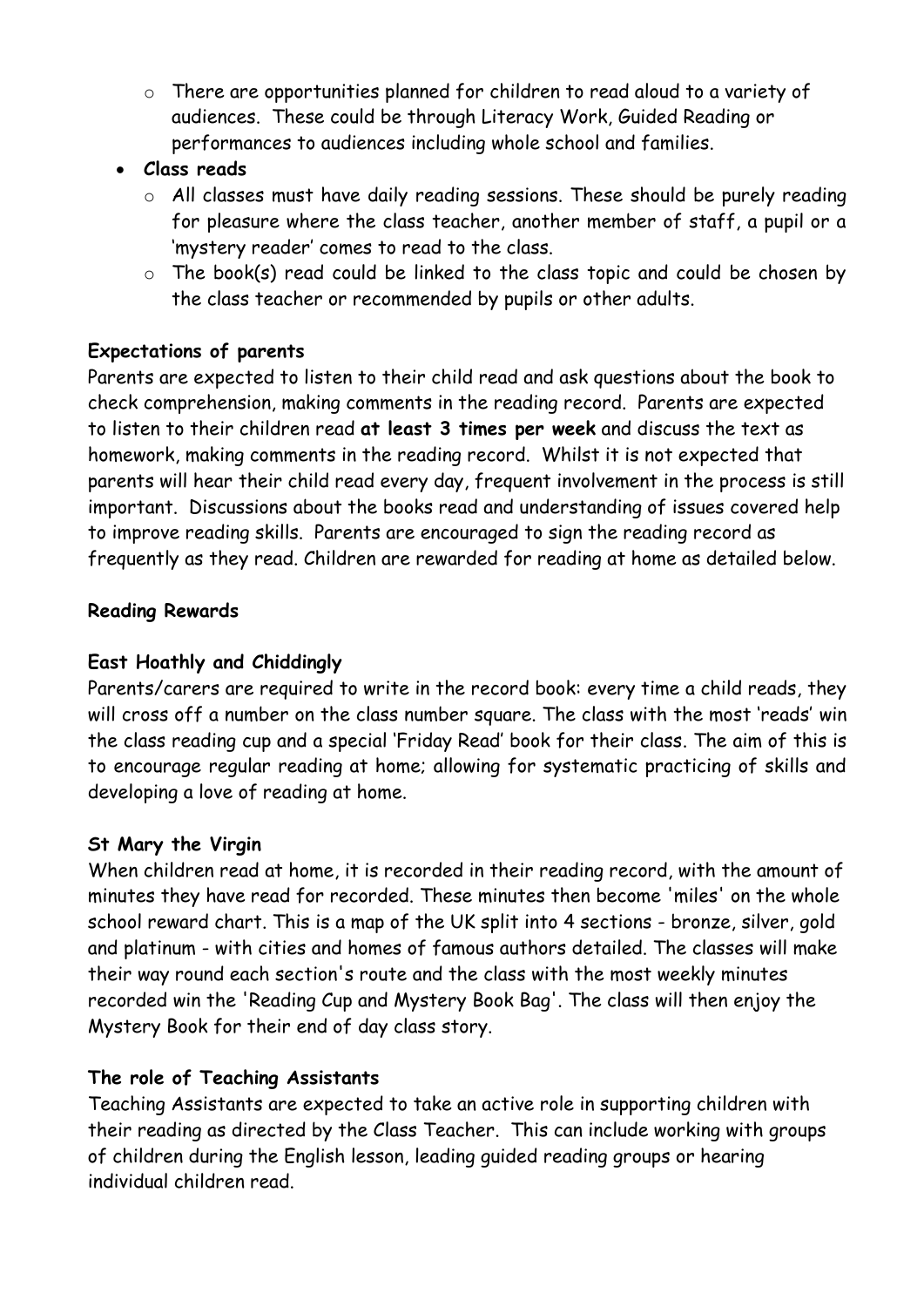#### **The Role of Volunteers**

The school encourages people who have some time to come into school to hear readers. The volunteer will be allocated to a class teacher who will then select children who would benefit from the extra reading to an adult. The class teacher is responsible for ensuring that the volunteer has the support needed to help them carry out the role effectively. The teaching of reading is greatly helped if there is strong communication and support from parents. Volunteers will be trained through the school's annual volunteer meeting.

#### **Assessment**

Children are assessed in line with the school's Assessment Policy using a variety of strategies. Children are tested on a regular basis for phonic knowledge and spelling capability.

Year 1 children are assessed against the Government's Standardised Phonics Assessment in the summer term.

Year 2 and Year 6 children are assessed using the Government's standardised Reading Test [SATs].

Data from all assessments in Oct/Dec/Feb/March/May/July is shared with senior leaders in Pupil Progress meetings on a half termly basis. Next steps decisions are considered and intervention strategies are put into place to address any underachievement.

# **SEN and Equal Opportunities**

Those children who, as a result of assessment or normal classroom activities, are identified as needing extra support will be monitored closely by the Class Teacher and the SENCO.

Specific interventions will be put in place to support those children. Other intensive programmes may be used if the need arises. Parents will always be informed and involved.

# **EAL**

Children who have English as an additional language will have tailored support from the school and Local Authority, to help develop their early mastery of English. Dual language books and resources will be used.

# **Displays**

There are opportunities for pupils to experience print around them through classroom notices, labels and signs. These should be discussed with the children and should take a variety of forms such as single words, joined up font, phrases and complete sentences.